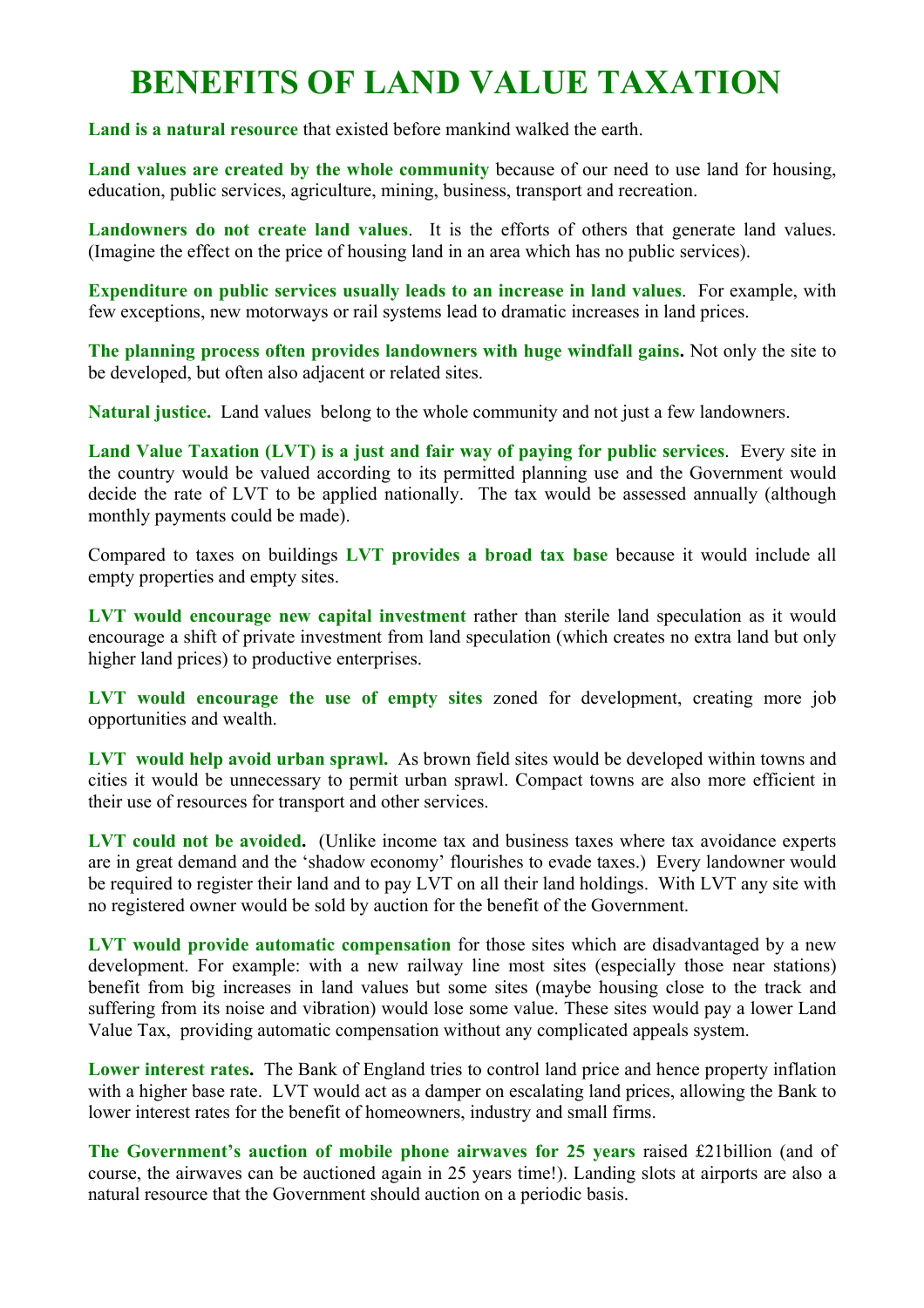## **Submission to Policy Commission on Economy and Welfare**

We all welcome the British Government's commitment to higher spending on public services. There are three ways that this can be achieved:

- 1. an increasing growth rate,
- 2. higher borrowing or
- 3. higher taxes.

Given the unpromising state of the world economy and our Chancellor's reputation for prudence, it is clear that there will soon be a need to seek extra sources of revenue.

However, all taxes affect economic decisions, which rarely result in efficient resource allocation (In his recent book "Double Cross" Ron Banks has estimated that the income lost through existing taxes amounts to £15k pa for every person in the UK). It is also true that big businesses and wealthy individuals can and do avoid paying their fair share, by sheltering their assets in tax havens, if not in the shadow economy. The main burden of increased taxes will inevitably fall on the ordinary worker, through PAYE, NICS, VAT – that is unless the Chancellor is prepared to rethink the whole basis of our taxation system.

Resource rents are created by the community or given by nature. If the Government collected a Land Value Tax (LVT), levied on all sites according to their optimum permitted planning use, landowners would be encouraged to use empty sites themselves or transfer by sale or lease to others who would put the land into use. This would create more job opportunities and wealth and avoid urban sprawl.

The cumulative effect of this would be to increase the supply of land on the market, hence reducing its price and driving out land speculation. Cheaper land prices (leading to more affordable homes, business premises, etc.) would not only help people obtain homes and jobs but would also help flatten the boom and bust cycles which have plagued western economies.

Other advantages of LVT include:

- Empty sites would be brought into use as owners would seek an income with which to pay the Land Value Tax and eyesores, such as vacant lots and empty 1960s office blocks, would be replaced by modern buildings.
- Interest rates could be reduced without creating inflated house prices in the South East.
- The price of land would be reduced in direct proportion to the impact of LVT. A low level of tax, say 5%, would have little impact; whereas a high level of tax, say 40% (the same as the higher rate income tax), would have a much greater affect on reducing land prices.
- Urban sprawl into greener areas would be contained, enabling more compact towns and cities to function more efficiently. In addition, brownfield sites would not need a subsidy and, as they are brought into use, the green belt and open spaces would be better protected from development pressures